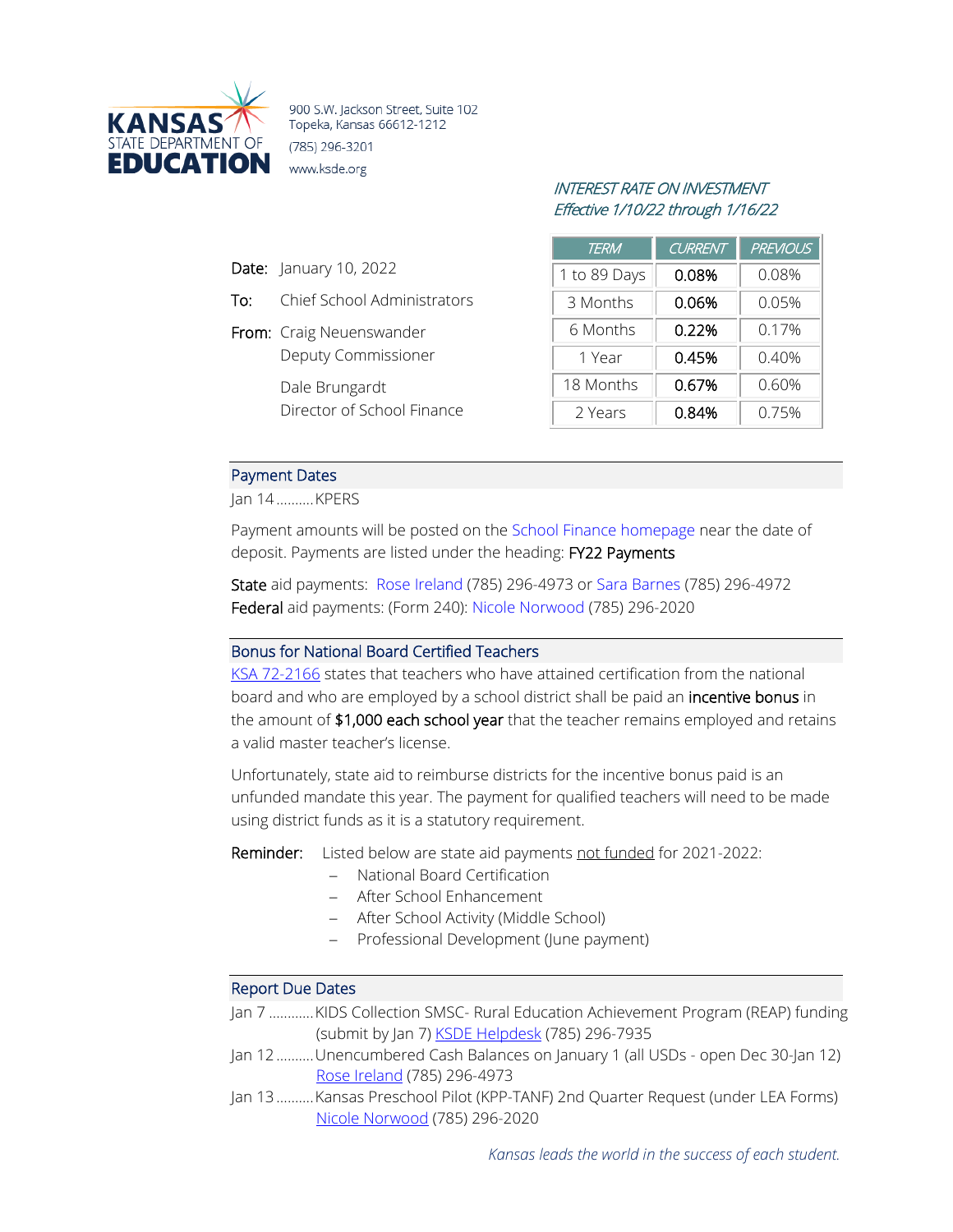- Jan 14..........IDEA Maintenance of Effort and Excess Cost Report (all USDs) [Christy Weiler](mailto:CWeiler@ksde.org) (785) 296-1712
- Jan 20..........Request for February Federal Funds (Form 240) if funds available (open Jan 3-20) [Nicole Norwood](mailto:nnorwood@ksde.org) (785) 296-2020
- Feb 28.........EDCS / Spring Vacancy Report (open Jan 3–Feb 28) [Shane Carter](mailto:scarter@ksde.org) (785) 296-8011

#### 2022 Kansas Legislative session opens today

The Kansas Legislature consists of a 125-member House of Representatives and a 40 member Senate. Representatives are elected for a two-year term and Senators are elected for a four-year term. The Legislature convenes at 2 p.m. on January 10, and generally will adjourn in early May.

#### Steps to follow the Legislative Session online

Bookmark this link to follow legislative activities online: <http://www.kslegislature.org/li/>

Information provided on the Kansas Legislature website:

- − contact information for legislators
- − track the status and view the content/text of a bill
- − read supplementary reports and publications
- − find out what is happening in the chambers or committees
- − appointments to education committees
- − follow education committees agendas, minutes, testimony and action
- − listen to live audio broadcasts of House and Senate chamber debates

To narrow your search to review education bills, from the row of blue tabs (see below), select COMMITTEES.

|                                                                                                                                               | nsas          | <b>Regular Sessions</b>                                                                                                                                                                                                    | <b>Legislative Sessions</b><br>Click here to view the 2019-2020 |                         |                 | Home · News · Contact · Audio/Video | Search the site |                   |  |  |
|-----------------------------------------------------------------------------------------------------------------------------------------------|---------------|----------------------------------------------------------------------------------------------------------------------------------------------------------------------------------------------------------------------------|-----------------------------------------------------------------|-------------------------|-----------------|-------------------------------------|-----------------|-------------------|--|--|
| <b>HOUSE</b>                                                                                                                                  | <b>SENATE</b> | <b>LEGISLATORS</b>                                                                                                                                                                                                         | <b>COMMITTEES</b>                                               | <b>BILLS &amp; LAWS</b> | <b>JOURNALS</b> | <b>CALENDARS</b>                    | <b>RESEARCH</b> | <b>HISTORICAL</b> |  |  |
|                                                                                                                                               | Jan. 10, 2022 |                                                                                                                                                                                                                            |                                                                 |                         |                 |                                     |                 |                   |  |  |
| House Status: Adjourned until Monday, January 10, 2022 at 02:00 p.m.<br>Senate Status: Adjourned until Monday, January 10, 2022 at 02:00 p.m. |               |                                                                                                                                                                                                                            |                                                                 |                         |                 |                                     |                 |                   |  |  |
|                                                                                                                                               | Kansas Senate | The Kansas Senate has 40 members elected every four<br>years. The Senate Chamber is located in the east wing, the<br>oldest wing of the Capitol, completed in 1873. The latest<br>renovation was completed in 2005. More > |                                                                 |                         |                 |                                     |                 |                   |  |  |

From the next screen, look under either the House or Senate heading, and select EDUCATION.

- − List of new bills as introduced
- − List of legislators appointed to serve on the education committee
- − Education committee agendas, minutes, testimony, and action taken
- − Meetings can be audio-streamed from this screen